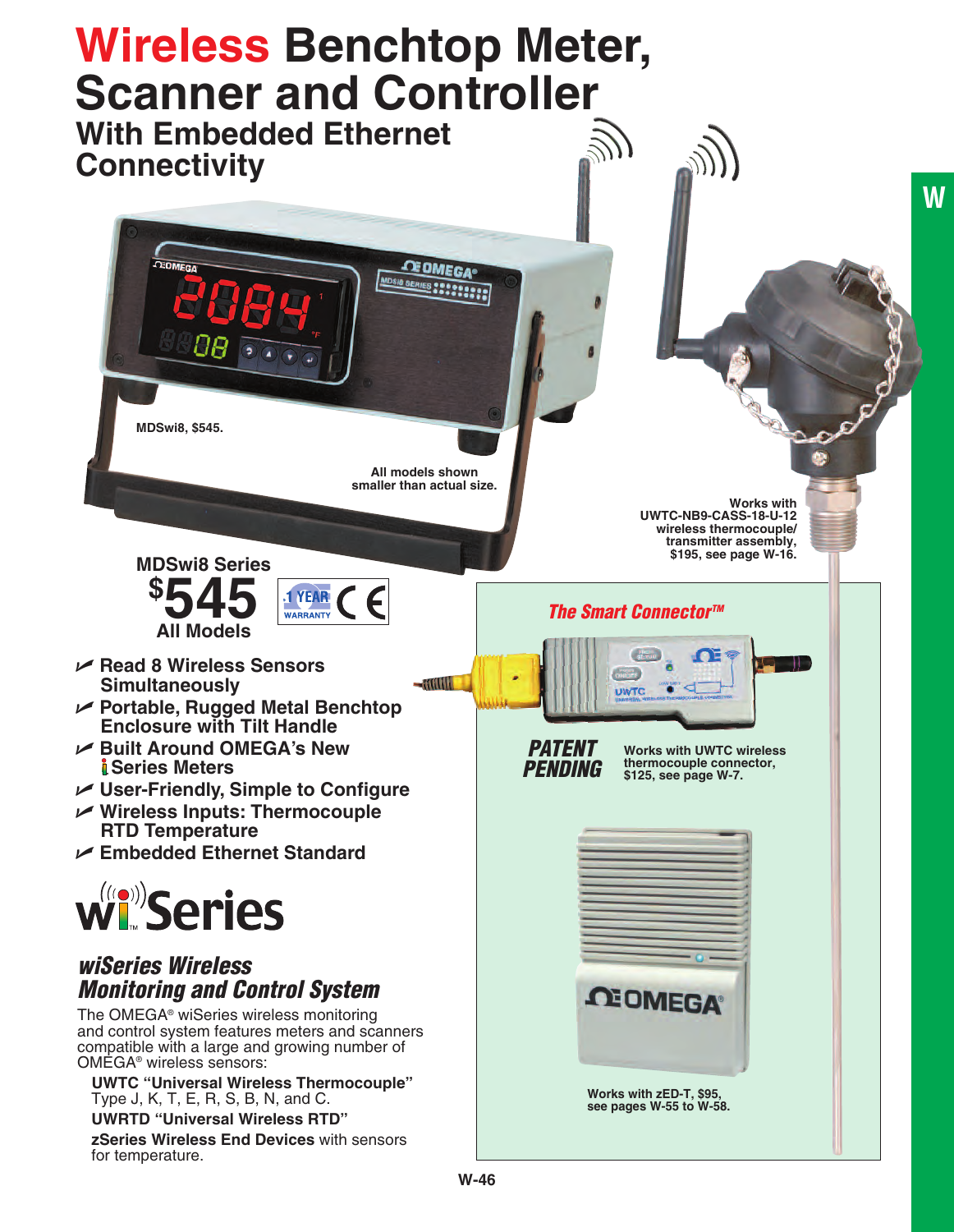

**Temperature Readings of up to 8 Sensors**

The wiSeries 1 ⁄8 DIN panel meter and controller can monitor up to 8 wireless sensors.

The compact instrument connects directly to an Ethernet network and the Internet and features OMEGA's awardwinning embedded Web Server. It is easily configured and monitored with a Web browser over the Ethernet network or the Internet.

Alternatively, the wi8 meter-controller can instead be connected to the USB port of a single computer with a "USB Ethernet Adaptor" that are inexpensive and widely available.

## **Monitor and Alarm**

The wi-8 meter-controller comes standard with a choice of either two Form C relays, or two SSRs (solid state relays) that can be used for control functions or alarms. The wi8 meter can monitor alarm conditions for any or all of the wireless sensors. For example, the wi-8 meter can be set up to trip an alarm if any one of the sensors indicated it was above or below a pre-set alarm point.

### **Monitor and Control Locally and Over the Internet**

The OMEGA® wiSeries wireless monitoring and control system provides local monitoring and control, along with remote Web-based monitoring of temperature from thermocouples, RTDs, and semiconductor sensors.

The wireless sensors transmit up to 1000 m (3280') (without obstructions or interference) to a wiSeries monitor-controller connected directly to an Ethernet network and the Internet. The wireless system complies with IEEE 802.15.4 operating at 2.4 GHz.

*Note: Distances for UWTC-1, UWRTD-1: up to 60 m (200'), UWTC-2, UWRTD-2: up to 120 m (400'), zED-x-P: up to 1000 m (3280'), zED-x: up to 90 m (300') all distances without obstructions or interference.*

The OMEGA wiSeries system let's you monitor and record temperature over an Ethernet network or the Internet without any special software—just your Web Browser.

## **Wireless Sensors**

OMEGA offers a wide and growing selection of wireless sensors for a variety of applications. Depending on application, the wireless sensors are powered by 2 "AA"



batteries, a single lithium battery (approx "AA" size), 2 "D" cell batteries, or an external AC adaptor that operates on any voltage worldwide from 100 to 240 Vac.

Wireless sensors are available with external probes appropriate for an almost unlimited variety of industrial and commercial applications.

## **Ethernet**

The wiSeries meter-controller-scanner is an independent node on the network sending and receiving data in standard TCP/IP packets. It is easily configured from a Web Browser and can be password protected. From within an Ethernet LAN or over the Internet, the user simply types the IP address (such as 192.168.1.200) or an easy to remember name (such as "Oven 5" or "Chicago Test Fixture") and the wiSeries meter serves a Web Page with the current readings.

## **Alarm and Email**

The wiSeries meter can trigger an alarm if variables go above or below a set point that you determine. Your alarm can be sent by email to a single user or to a group distribution list, including text messages to cell phones and PDAs. The OMEGA "Mail Notifier" software is a free and easy program for this application.

The wiSeries meter-controllers operate on any AC voltage worldwide from 90 to 240 Vac and 50 to 60 Hz. The metercontroller connects directly to an Ethernet Network or the Internet. Unlike an RS232 or USB device, it does not require a host computer.

### **Embedded Webserver**

The OMEGA wiSeries wireless sensor system is easy to install, simple to operate, and features OMEGA's awardwinning iServer technology with an Embedded Web Server that requires no special software.

### **Charts and Graphs**

The OMEGA wiSeries system serves Active Web Pages to display real time readings and charts of temperature. You can also log data in standard data formats for use in a spreadsheet or data acquisition program such as Excel or Visual Basic. OMEGA offers a free and easy to use program for logging data to Excel.

The virtual chart viewed on the web page is a JAVA™ Applet that records a chart over the LAN or Internet in real time. With the OMEGA wiSeries system there is no need to invest time and money learning a proprietary software program to log or chart the data.

Chart scales are fully adjustable on the fly. For example, the chart can display one minute, one hour, one day, one week, one month or one year. Temperature can be charted across the full span (-40 to 125°C), or within any narrow range such as (20 to 30°C).